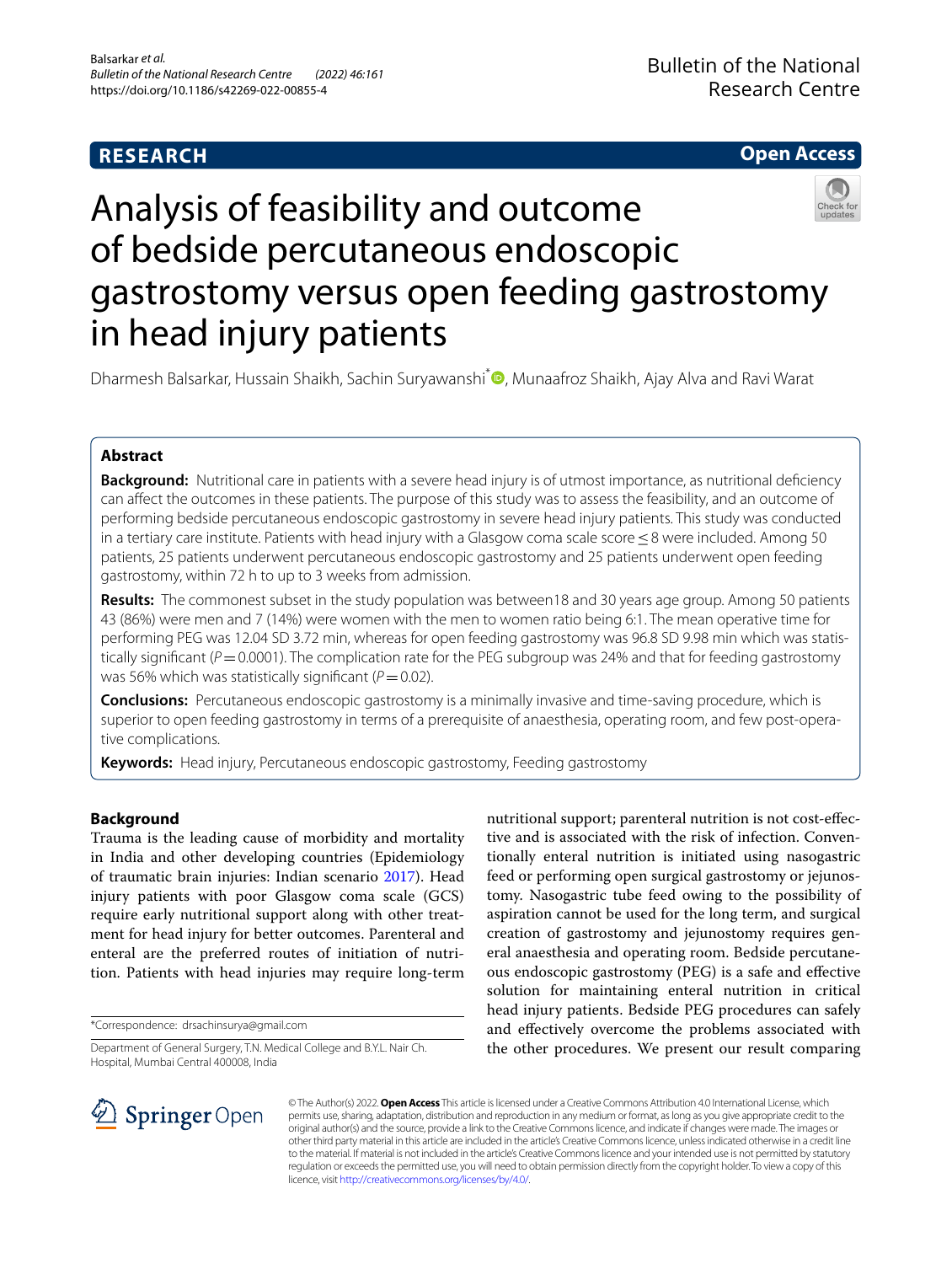bedside PEG versus the conventional open feeding procedure for head injury cases in a tertiary care institute.

#### **Methods**

This study was conducted in tertiary care hospital from June 2015 to November 2017. This study was approved by Ethics committee for academic research projects (ECARP) PG Academic committee, T.N.Medical College & BYL Nair charitable hospital (ECARP/133). Patients with head injury and GCS score ≤8 were included (*n*=50) in the study. Selected patients randomly divided in open feeding gastrostomy group (*n*=25) and percutaneous endoscopic gastrostomy group (*n*=25).

Inclusion criteria:

- 1. Head injury patients with age>18 years.
- 2. Head injury patients with GCS score  $\leq$  8.

#### Exclusion criteria:

- 1. Age  $<$  18 years.
- 2. Patient with a coagulation disorder.
- 3. Patients with moderate to severe ascites.
- 4. Patient with suspected peritonitis and gastric outlet obstruction.

All patients underwent feeding procedures within 72 h to up to 3 weeks from admission were included. In the surgical enteral nutrition group, a Stamm's gastrostomy was performed under general anaesthesia in an operating room. A 20 or 22 French Foleys catheter was used for tube feeding. Percutaneous endoscopic gastrostomy procedures were performed bedside in the intensive care unit with all aseptic precautions using intravenous propofol and local anaesthesia with 2% lignocaine at the incision site. A Pull—through (Ponsky) technique for performing PEG was adapted (Ponsky and Gauderer [1981](#page-3-1); Gauderer et al. [1980](#page-3-2)). A standard percutaneous endoscopic gastrostomy kit containing 24 French high-grade silicone tubes was used for the procedure. Both patient subgroup parameters were recorded, and outcomes were analysed.

#### **Results**

In the present study, 50 patients with severe head injury needing feeding procedures were analysed. Patients underwent open feeding gastrostomy (*n*=25) and the other patients a bedside PEG (*n*=25) randomly. Both the groups were similar in demographic deposition and head injury severity. Male preponderance was seen, in both groups as in our country males tend to undertake more outdoor activities and there is an increased incidence of alcohol consumption among males. (Table [1](#page-1-0)).

Patients with head injuries were classifed depending on their GCS score. Most of the head injury patients had a GCS score of 5–7. There was no statistically significant diference in the GCS and time interval between admission and patients undergoing either procedure. The mean operative time for PEG was 12.04 SD 3.72 min, whereas for open feeding gastrostomy it was 96.8 SD9.98 min, which was statistically significant  $(P=0.0001)$ . The complication rate for PEG was 24%, and that for open feeding gastrostomy was 56%, which was also statistically signifcant ( $P=0.02$ ). The most common complication was surgical site infection in 12% of cases. Other complications were tube blockage in 8% cases, Peristomal leakage in 6% cases, inadvertent tube removal in 4% cases, gastrostomy site bleeding in 4% cases, a buried bumper syndrome in 2% cases, and peritonitis in 2% cases (Table [2\)](#page-2-0).

<span id="page-1-0"></span>**Table 1** Comparison of demographic data of patients who underwent percutaneous endoscopic gastrostomy versus open surgical feeding gastrostomy

| <b>Patient characteristic</b>                          | Percutaneous endoscopic gastrostomy<br>$(n=25)$ | Open surgical feeding gastrostomy<br>$(n=25)$ |              |
|--------------------------------------------------------|-------------------------------------------------|-----------------------------------------------|--------------|
| Age in years (mean)                                    | 42.4                                            | 39.8                                          |              |
| Gender                                                 |                                                 |                                               |              |
| Male, n (%)                                            | 20(40)                                          | 23(46)                                        | 43 (86)      |
| Female, $n$ $(\%)$                                     | 5(10)                                           | 2(4)                                          | 7(14)        |
| GCS score (mean)                                       | 5.9                                             | 5.9                                           | -            |
| Interval between admission to procedure in days (mean) | 6.80                                            | 6.20                                          | -            |
| Operative time, mean (SD)                              | 12.4(3.72)                                      | 96.8 (9.98)                                   | $(P=0.0001)$ |
| Post-operative complications, n (mean)                 | 6(0.24)                                         | 14(0.56)                                      | $(P = 0.02)$ |

*GCS* Glasgow coma scale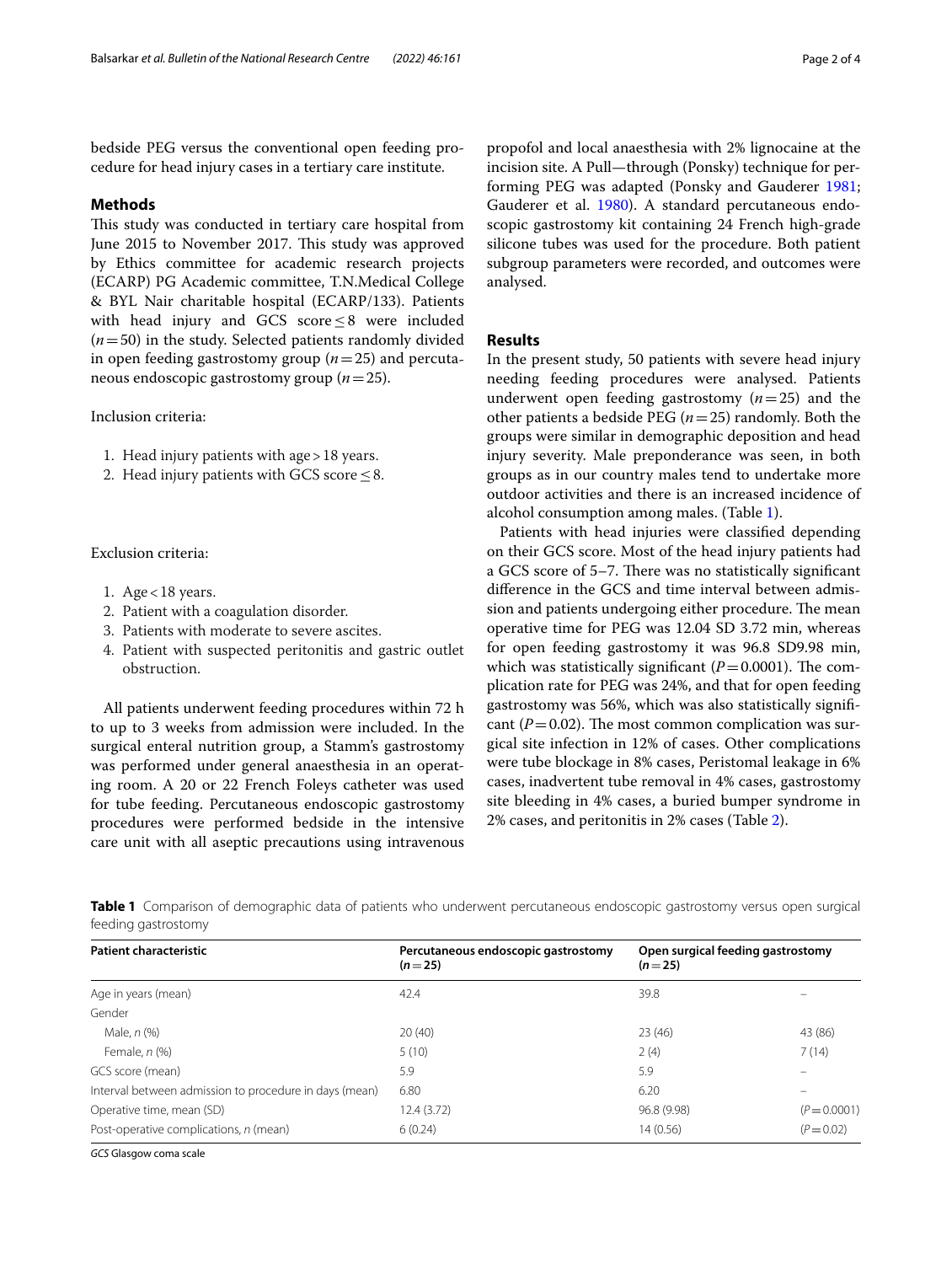| Post-operative complication's    | Percutaneous endoscopic gastrostomy<br>$(n=25)$ | Open surgical feeding gastrostomy<br>$(n=25)$ | Total (%) |
|----------------------------------|-------------------------------------------------|-----------------------------------------------|-----------|
| <b>Ileus</b>                     | 0                                               |                                               | 1(2)      |
| Gastrostomy site bleeding        | 0                                               |                                               | 2(4)      |
| Surgical site infection          |                                                 | 4                                             | 6(12)     |
| Peristomal leakage               |                                                 |                                               | 3(6)      |
| Tube blockage                    |                                                 |                                               | 4(8)      |
| Buried bumper syndrome           |                                                 | 0                                             | 1(2)      |
| Peritonitis                      | 0                                               |                                               | 1(2)      |
| Inadvertent gastric tube removal |                                                 |                                               | 2(4)      |

<span id="page-2-0"></span>**Table 2** Comparison of post-operative complications

#### **Discussion**

Head injury leads to increased metabolic rate, which increases the nutritional demand (Foley et al. [2008\)](#page-3-3). Activation of the neuroendocrine system results in metabolic disturbances like high catabolism, hyperglycemia, and high proteolysis (Shu et al. [2000](#page-3-4)). Commencement of early nutritional support alleviates such conditions. Early enteral feeding helps to prevent gut mucosal atrophy, ileus, bacterial translocation, and early sepsis (Alverdy et al. [1985](#page-3-5); Deitch et al. [1987](#page-3-6), [1990\)](#page-3-7). Early enteral feeding should begin as soon as the patient is hemodynamically stable. The calorie intake should be 30–35 kcal /kg/ body wt and protein content of 1.5–2.5gm/kg/ body weight (Mahapatra [2019](#page-3-8)). Nutrition to head injury patients can be provided by the parenteral or enteral route, with the latter being more physiological. The enteral route is preferred due to the reduced risk of hyperglycemia, infection, and it is cost-effective. The traditional approach for enteral feeding was by nasogastric tube or surgically placed gastrostomy tubes. Patients who are unable to tolerate gastric feeding may beneft from post-pyloric feeding by nasojejunal tube or surgical feeding jejunostomy. Nasally inserted fne bore devices for feeding are safe and easy to insert, however malposition, clogging, and dislodgment are common complications. Up to 50% of nasoenteric feeding tubes get dislodged eventually in agitated or inadequately sedated patients (Young et al. [1987\)](#page-3-9). Also, prolonged use of nasoenteric feeding devices is associated with the risk of sinusitis and aspiration pneumonia. In head injury patient requiring long-term enteral nutrition, more secure access is needed in the form of surgical gastrostomy or jejunostomy. These procedures are carried out under anaesthesia and necessitate laparotomy in an operating room. Surgical procedures carry the risk of complications and are not suitable in patients with a high risk of anaesthesia. Percutaneous endoscopic gastrostomy was introduced in 1980 as an alternative to laparotomy, for

the placement of a gastrostomy tube by using an endo-scope (Gauderer et al. [1980](#page-3-2)). This can be accomplished at the bedside without the need for general anaesthesia and operating room. PEG is particularly well tolerated by patients who are high-risk candidates for general anaesthesia and surgery. Bedside PEG is safe, easy to perform, has low morbidity, and is successful in over 95% of patients (Grant [1988\)](#page-3-10). In our study, complication rate for PEG was 24%, and that for open feeding gastrostomy was 56%, which was comparable to study conducted by Grant J P, similarly in our study mean operative time for PEG was 12.04 min, whereas for open feeding gastrostomy it was 96.8 min, which was comparable to study done by Grant ([1988](#page-3-10)). However, coagulopathy, peritonitis, gastric outlet obstruction, and sepsis were contraindications for PEG (Rahnemai-Azar et al. [2014](#page-3-11)).

In our set up due to the superiority of the percutaneous endoscopic gastrostomy placement, it has replaced most traditional open feeding gastrostomy procedures, unless it is planned simultaneously during craniotomy in same anaesthesia setting. Another aspect of bedside PEG is cost-efectiveness in comparison to open surgical feeding procedures however, that aspect was beyond the scope of the present study since both procedures were performed free of cost for patients treated at our institution.

#### **Conclusions**

Nutrition is a somewhat neglected aspect in the management of head injury patients. The traditional forms of enteral nutrition are associated with procedurerelated issues. Percutaneous endoscopic gastrostomy is a minimally invasive and time-saving procedure; which is superior to open feeding gastrostomy in terms of necessity of anaesthesia, operating room, and postoperative complications.